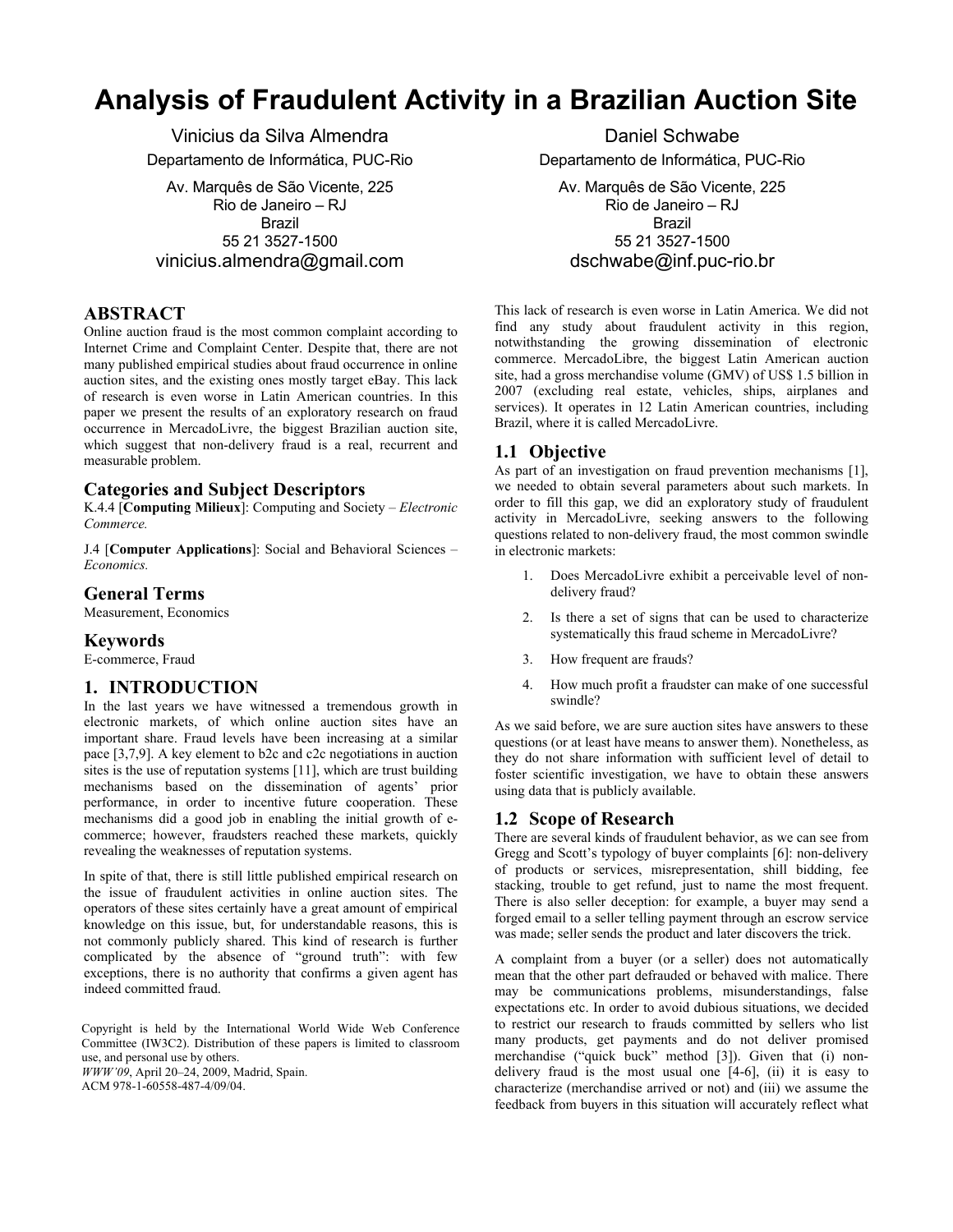happened, as it is improbable that a seller fails to deliver promised merchandise to many clients in a short period of time.

In section 2 we present related work on fraud in auction sites; in section 3 we describe MercadoLivre, the subject of our research. In section 4 we explain the adopted methodology. In section 5 we describe data collection procedures used. In section 6 we analyze the obtained data and draw conclusions about fraud in MercadoLivre. In section 7 we close our work, pointing limitations and future research.

# **2. RELATED WORK**

There is a lot of research about reputation systems and how they induce cooperative behavior in strategic settings. Dellarocas [2] has done a good review on this topic. While providing incentive to good behavior, reputation systems discussed in literature may also help eliciting deceptive behavior, as the counterpart will try to publicize it through the feedback mechanism. In fact, some fraudrelated studies rely on reputational information as evidence of fraud [5,9,10].

Gregg and Scott's works [5,6] focus on the analysis of reputational data available in auction sites: overall rating – positive, negative or neutral – and textual comments. They collected data from 40,976 eBay users in April, 2003 and used this data to test three hypotheses: that "the negative feedback reported in on-line auction reputation systems related to on-line auction fraud will exceed that reported through official channels", "recent negative feedback will be a better predictor of fraud accusations than the overall feedback score" and that "buyers with less on-line auction experience are more likely to be victims of on-line auction fraud".

To confirm these hypotheses, Gregg and Scott analyzed textual comments associated with negative feedback, in order to find signs of fraudulent behavior. Negative comments containing this kind of evidence were counted as fraud occurrences. The data obtained confirmed their hypotheses, and they estimated a fraud rate of 0.21%, an order of magnitude greater than the  $0.01\%$ reported by eBay [8].

An important difference among their work and ours is the assessment of a fraud incident. They considered each feedback comment with a complaint that signaled fraudulent behavior as a fraud occurrence. We took a different approach, as our unit of observation was the *seller*: if a user profile displayed enough signs of fraudulent activity, then all of his/her listings were considered fraudulent. Another difference is the scope: while they considered several types of fraud, we restricted our research to sellers committing non-delivery fraud and deceiving multiple buyers. We also only considered those sellers that were suspended by MercadoLivre. Due to these differences, we believe our approach offers a tighter lower bound to fraudulent activity.

Gavish and Tucci [3,4] also studied the fraud phenomenon in major auction site. They sent 1,298 questionnaires to users asking whether they had been defrauded, collecting 98 answers. They estimated that at least 0.62% of negotiations are fraudulent. As the methodology used was not clearly stated, we do not know if their results can be directly compared to ours.

Nikitkov and Stone [9] provide a model of auction fraud based on the literature of deception. While offering interesting information in order to guide the search from fraud patterns, they do not present empirical data of fraudulent activity.

# **3. DESCRIPTION OF MERCADOLIVRE**

MercadoLivre<sup>1</sup> is the biggest Brazilian auction site, online since 1999. It has 32 million registered users in Latin America. It is affiliated with eBay and has similar functionality, although offering fewer options. It has two formats for listings: auction format (named "Arremate") and fixed-price format (named "Compre já"). Each listing can be used to sell up to 999 items.

Sellers can improve listing appeal and relevance in search results through payment of extra fees. MercadoLivre has its own escrow service, called MercadoPago, which is tightly integrated into the negotiation workflow.

When a transaction takes places, MercadoLivre charges the seller with fees varying from 3% to 9% of the transaction value, depending on product type and listing characteristics. When the escrow service is used, buyer is charged with fees ranging from 3% to 20% of transaction value.

MercadoLivre has a reputation system: it requests sellers and buyers to give feedback of each other, which can be positive, negative or neutral. A textual comment may also be supplied. This information is displayed in the user's profile page. There is also an aggregated feedback score, which is the number of positive feedback from unique users minus the number of negative feedback from unique users.

Like eBay, MercadoLivre also suspends user accounts under certain conditions: non-payment of fees, infringement of MercadoLivre's policies, fraudulent behavior, and attempt to register more than once with similar personal data. A suspended account has its listing withdrawn, but its profile remains available online. Depending on the reason for suspension, MercadoLivre offers the possibility of account reinstatement if some conditions are met (usually, the user has to provide further documentation in order to confirm his identity).

An important difference between MercadoLivre and eBay is the preferred format of a listing: while in eBay the auction format is still prevalent, in MercadoLivre around 89% of transactions are done with fixed-price format. New items are also prevalent in MercadoLivre: almost 80% of transactions.

Another important difference is the requirements to open an account, specially a seller one: while in eBay every seller needs to verify its identity (normally giving a valid credit card number and providing matching personal data), and also needs to provide a secure payment method, in MercadoLivre a seller is requested only to inform a document number, which can be easily forged and it is difficult to check automatically; s/he must supply more information only if they wish to become a "powerseller".

# **4. RESEARCH METHODOLOGY**

# **4.1 Characterizing Fraudulent Behavior**

In order to do our exploratory research, we needed examples of fraudulent sales. We visited sites dedicated to fraud discussion and found a great number of complaints related to non-delivery fraud in MercadoLivre. So, we considered our first research question answered.

In these sites, besides descriptions of swindles, we found some complaints with enough information to locate profiles of alleged fraudsters in MercadoLivre. From these profiles we gathered hints

1

<sup>1</sup> www.mercadolivre.com.br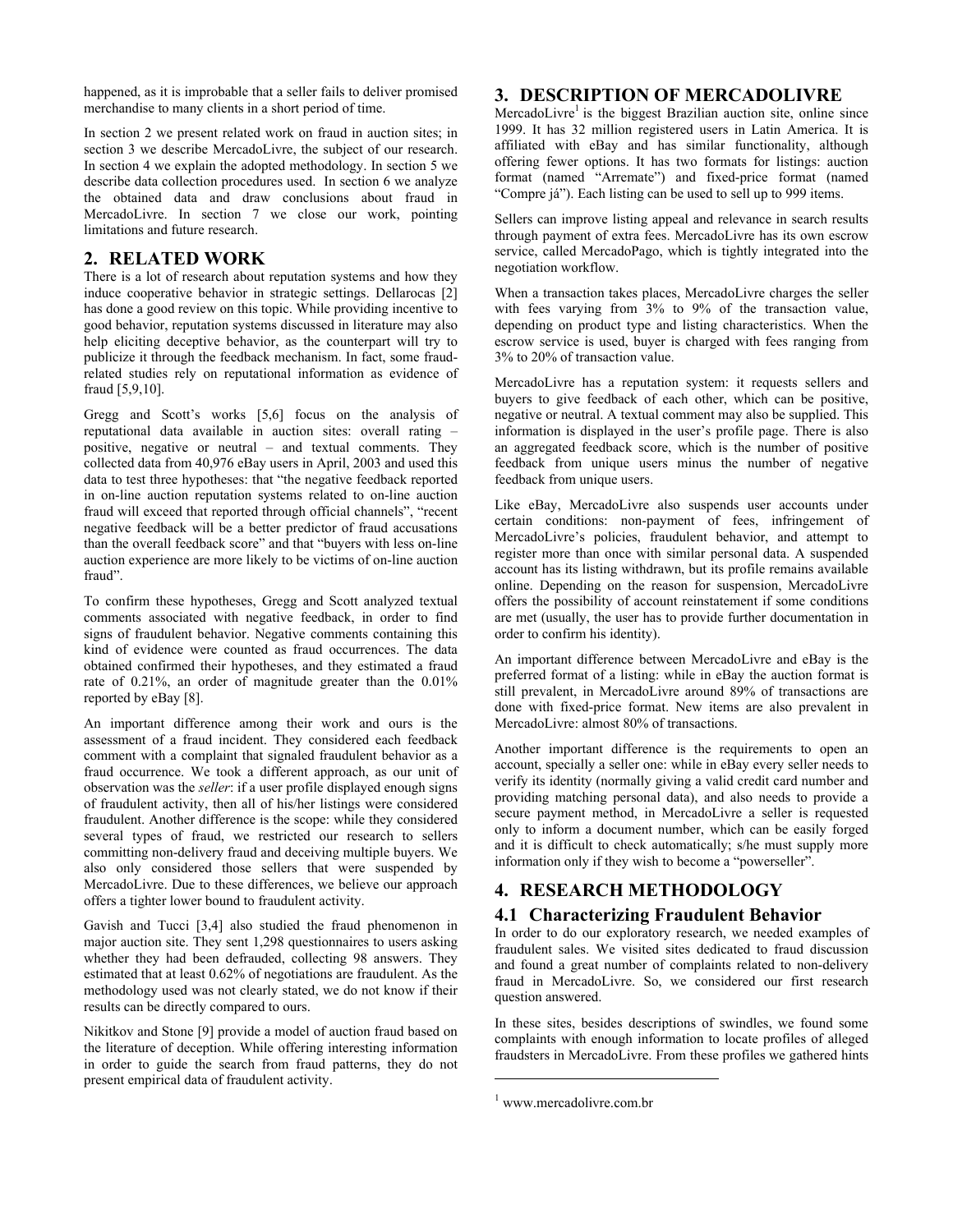to find more suspicious sellers. We then selected sellers with profiles and listings according to those hints and visited their profiles daily, observing which of them were suspended and received feedback that pointed to fraudulent behavior. We found a clear recurring pattern of what seemed to be a fraudulent behavior:

- 1. Fraudster obtains an account with some reputation. S/he can hijack another seller's account or may build some reputation buying goods. However, the scheme that seemed more popular was the one of opening some fresh new user accounts and using them to "buy" products from the fraudster "main" user account. As no documents have to be forged, this is an inexpensive method to build reputation. Nevertheless, some fraudster profiles had no reputation at all, showing that many buyers have a very limited knowledge of reputation systems.
- 2. Fraudster lists popular products (mostly cellular phones and digital cameras) with attractive prices, big quantities (hundreds of items sometimes), and with payment through wire transfer.
- 3. Within a short period (few days or sometimes even hours) many users close the deal with the fraudster.
- 4. Some users might complain very fast, while the fraudster account is still active. When this happens, the fraudster usually replies accusing the buyer of something or employs a variety of stalling tactics to delay negative feedback, in order to get additional time to sell products before eventually being suspended.
- 5. After some time, MercadoLivre suspends the fraudster account, probably because s/he was trapped in some security check or because someone complained of fraud. Many negative feedback starts to appear in the fraudster profile, some of which accusing of non-delivery fraud. But it is too late: those who paid lost their money.
- 6. After some time, no new negative feedback arrives anymore and account continues suspended.

This pattern is similar to the "quick buck" method reported by Gavish and Tucci [3]. We did not have any "official" confirmation of fraud in these cases. Nonetheless, we assumed that the above sequence of facts together with the following set of signs was enough to characterize occurrence of fraud, as their joint presence is unlikely when the seller is not a fraudster:

- Seller account is not reinstated: this rules out most attacks against honest sellers, as they will try to recover their account.
- There are several successive transactions with negative feedback as a seller *from different buyers* and this feedback is not withdrawn after some time: this also rules out badmouthing by other sellers, as MercadoLivre has a mechanism to remove undeserved negative feedback and we have evidence from Internet forums that it really works.
- Textual feedback comments mention that payment was made but nothing was received yet and that seller stopped answering emails or phone. This rules out most situations where seller had some problems of delivery.

There are other signs that something wrong has occurred: prior reputation was acquired buying products or through transactions with low reputation buyers, product location is highly unusual (this "justifies" a longer delivery time and avoids attempts to retrieve the product in person).

We consider answered our second research question: we have signs that systematically appear in seller profiles exhibiting evidences of non-delivery fraud.

This first exploratory research also called attention to an interesting fact: sellers that met the above conditions, i.e. probably were fraudsters, sold their products very fast. Looking at product descriptions, we concluded that the reason for this was a combination of low price and attractive products: fraudsters would probably find out what were the best-selling products and list them with prices lower than other sellers'.

Notice that our criteria did not include several other kinds of fraudulent behavior, as we are focusing on non-delivery fraud against many buyers. This means our results will typically be a lower bound to actual fraud levels.

From now on when we use the word fraudster, we mean a seller whose behavior and profile fits in the above descriptions.

# **4.2 Designing Data Collection**

In order to meet our research objectives and given its exploratory nature, we opted for a one-month longitudinal data collection of MercadoLivre's public data, tracking evolution over time of seller profiles and listings. We restricted the set of products we would monitor in order to keep data collection manageable, while trying to maintain sample representativeness. First, we only monitored listings in the fixed-price format, as it is the predominant one (almost 89% of transactions) and the auction format offers no advantage to a fraudster trying to swindle many buyers at the same time.

Then we focused on best-selling product categories, since from our first exploratory research we noticed fraudsters tended to list popular items, attracting attention of many buyers and maximizing sales in the short time window they had. Chosen categories are shown in Table 1; they comprise around 78% of products listed in fixed-price format.

**Table 1: product categories monitored** 

| Sports and fitness    | Musical instruments |
|-----------------------|---------------------|
| Computer equipment    | Agro industry       |
| Cameras and photo     | Toys and hobbies    |
| Electronic appliances | Jewelry and watches |
| Games                 | Décor and furniture |
| Clothing and apparel  | Car accessories     |
| Animals               | Health and beauty   |
| Baby products         |                     |

An important absence in this list is the category of cellular phones. Due to a mistake it was omitted in the data collection. As cellular phones are top-selling products and we have plenty of evidence in Internet forums that fraudsters indeed have an important presence in this segment, our results certainly show fraud levels below real ones.

The third restriction was to monitor products with price equal or above R\$ 100 (around US\$ 60 at the time data collection was done). This reduced significantly the number of listings to be watched. In the categories of computer equipment and cameras,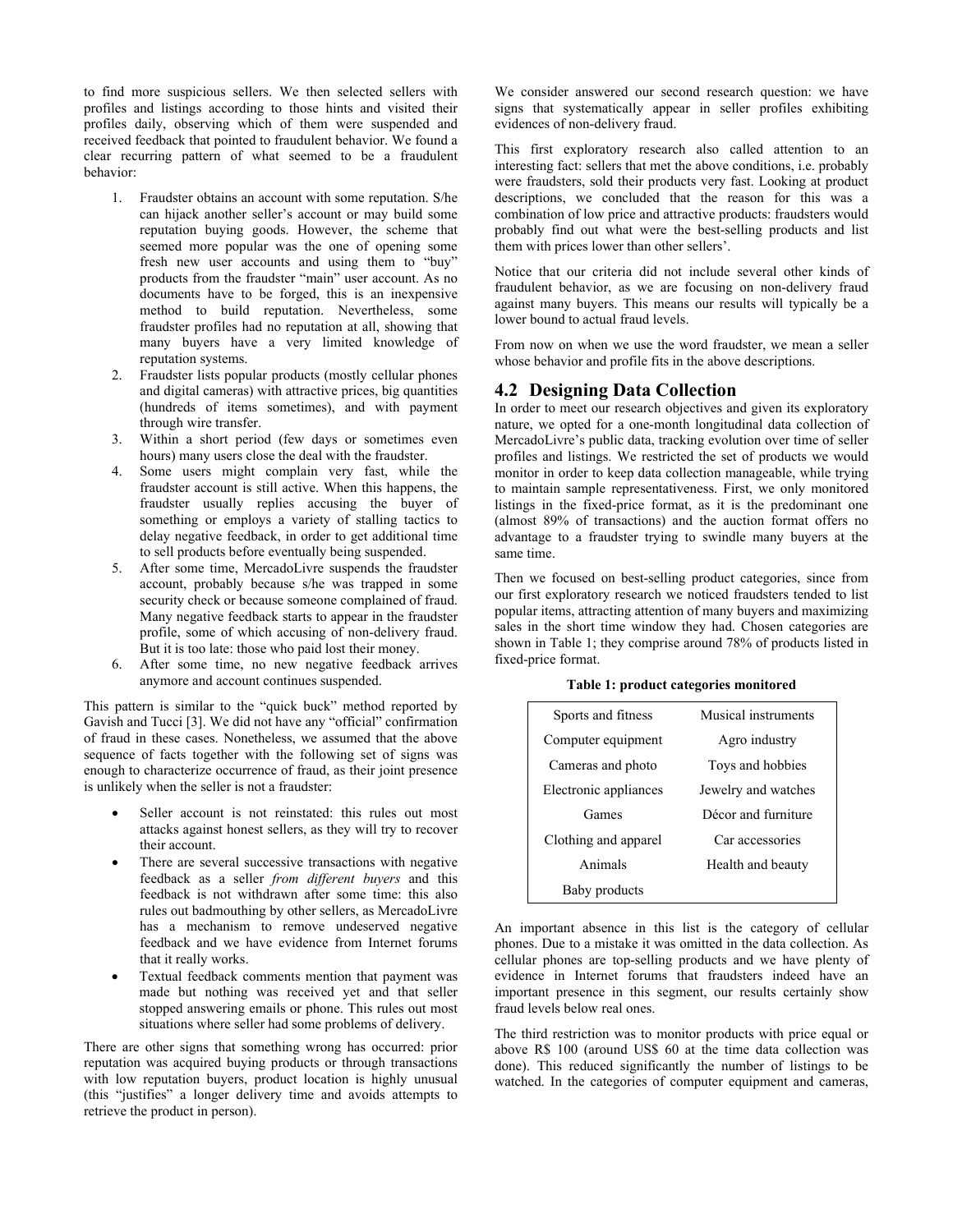almost 80% of listings had prices above this limit. Again we are constrained to find a fair lower bound on fraud occurrence.

We did data collection on a daily basis. Each day all listings in each of the chosen categories were examined in order to see if they fit the other criteria (price and format). If so, we saved listing data (title, price, quantity and category) and saved seller data (nickname and registration date). We also took a daily snapshot of each saved listing, containing the total number of units already sold. Finally, we took daily snapshots of seller profiles, containing the following data: whether or not the account was in suspended state, the total score of positive and negative feedback, amount of recent positive, negative and neutral feedback (in the last week, in the last month and in the last six months), number of recently sold items (in the last week, in the last month and in the last six months). All saved information was annotated with the date it was collected.

In order to find fraudulent behavior, we adopted a semiautomatic approach. In the end of data collection, we selected all sellers that had the following characteristics:

- Had received in a single week more than five negative feedback points.
- Had been suspended for three days or more.

Then we manually inspected the profile pages of these sellers, in order to see whether the negative points given by buyers and the textual comments displayed the characteristics we expected (were from different buyers, asserted that some people paid and did not receive what was promised). Those who displayed these signs were classified as fraudsters.

## **5. DATA COLLECTION**

We developed a crawler in Java in order to extract information from MercadoLivre's website. We did not use an account for this: we crawled only public pages. We checked the terms of use and there was nothing that prevented us to do this data collection.

In order to reduce bandwidth, we only downloaded HTML pages, ignoring other resources attached to them. Information was extracted using regular expressions and stored in an Oracle Express Database.

The data collection lasted from July  $18<sup>th</sup>$  to August  $20<sup>th</sup>$ , 2008. We monitored 199,305 unique product listings and 28,690 unique seller profiles. In Figure 1, we show how many new product listings and seller profiles were found each day of the data collection. We omitted the first three days, as they are outliers: the huge amount of data prevented us to crawl all sellers and active product listings in a single day.



**Figure 1: amount of data crawled per day** 

In Table 2 we show the number of saved listings per product category. Notice that products of categories other than the ones we crawled were also present. We conjecture that MercadoLivre put some product listings in more than one category; another possibility is that categories are not disjoint and share some subcategories.

One limitation of our data collection scheme was that we only updated the number of sold units of *active listings*, that is, those which had not expired yet. This means that units sold in the last day of listing permanence might be missed, as the listing might end before the next daily update.

**Category Number of saved listings % of total number of saved listings**  Computer equipment  $40,679$  20,4%<br>Clothing and apparel 23,141 11,6% Clothing and apparel 23,141 11,6% Electronic appliances 18,219 9,1% Toys and hobbies 17,780 8,9% Sports and Fitness 14,369 7,2% Jewelry and watches 13,800 6,9% Musical Instruments 13,776 6,9% Car accessories 11,029 5,5% Camera and photo 9,510 4,8% Health and beauty  $\begin{array}{|l|c|c|c|c|}\n\hline\n8,960 & 4,5\% \\
\hline\n7,865 & 3.9\% \\
\hline\n\end{array}$ Games 7,865 3,9% Décor and furniture 7,646 3,8% Cellular phones and telephony  $5,372$  2,7% Agro industry 2,435 1,2% Animals 1,679 0,8% Baby products 1,668 0,8%<br>Other 1,377 0,7% Other 1,377 0,7%

**Table 2: number of saved listings per product category** 

In Table 4 we see a summary of the fraudulent activity spotted using our methodology. Money values were converted to US dollars using the exchange rate at the time of data collection. We estimated the amount of money defrauded inspecting feedback comments, in order to count how many explicitly said payment was made. Then we looked the price of the item in question, which was the profit the fraudster obtained with that single buyer. Of the 33 fraudsters found, 6 were responsible for 63% of the money loss, indicating that few seller accounts were enough to cause a high impact on buyers.

**Table 3: summary of fraudulent activity** 

| Number of fraudsters found                      | 33                 |
|-------------------------------------------------|--------------------|
| Total listings                                  | 199,305            |
| Listings belonging to fraudsters                | $(0.07\%)$<br>139  |
| Total of individual items sold                  | 549,605            |
| Items sold belonging to fraudulent listings     | $1,244$ $(0.23\%)$ |
| Buyers that allegedly paid for the products     | 321                |
| Money allegedly paid for these products         | US\$ 54,081        |
| Average loss per buyer that allegedly paid      | <b>US\$169</b>     |
| Average fraudster profit per day (while active) | <b>US\$ 536</b>    |

An interesting metric is the *fraud window*: the time between the first listing of a fraudster and the moment his account is suspended. To maximize profit, the fraudster has to "convince" many people to buy his products in this interlude.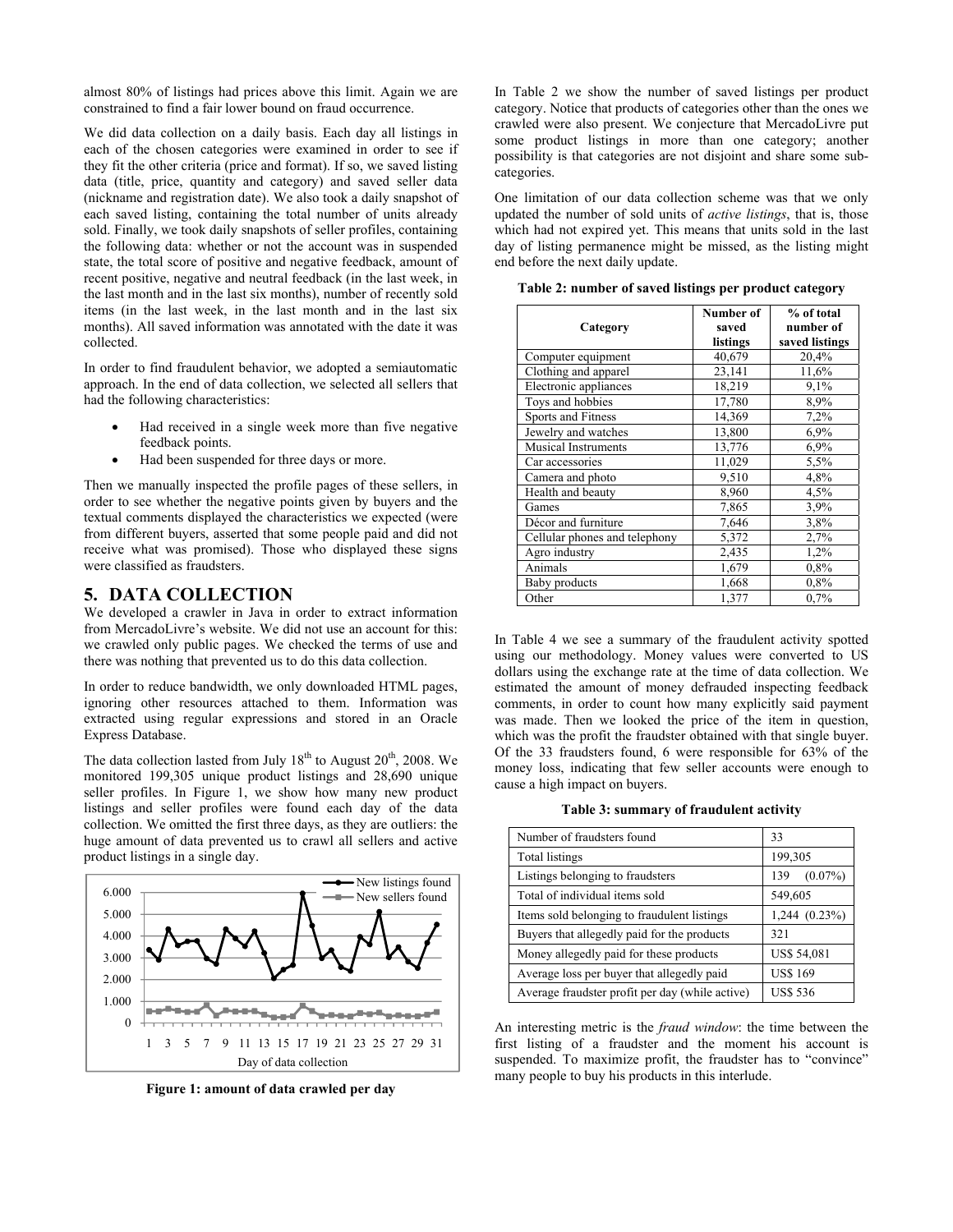In Figure 3 we see the distribution of fraudsters along different fraud windows. Each point associates a number of days with the number of fraudsters whose fraud window is given by that number of days. For example, we see that there were 4 fraudsters whose fraud window lasted 10 days. Most fraudsters were discovered in 13 days or less. In Figure 2 we depict graphically the fraud window of each fraudster, showing the period their account was active. It is interesting to notice that almost every day there was one fraudster starting to list products and that the number of active fraudsters was almost constant, near 11 active fraudsters each day. Due to the data collection time limits, we only have fraudster information up to September  $5<sup>th</sup>$ , as our criteria to consider a seller to be a fraudster requires some elapsed time since seller suspension. The number of active fraudsters presented refers to the time span before this date.



**Figure 2: fraud window of each fraudster** 

The last item of the Table 3 together with the fraud window metric answer the fourth research question, about the profit a fraudster can make. The fraud window metric can also be used to evaluate effectiveness of security measures adopted by online auction sites. It can also highlight the "best" deception strategies.



**Figure 3: number of fraudsters per fraud window time** 

From the data obtained we can extract a preliminary answer to our third research question, about fraud frequency: 0.23% of all sold items in our sample belonged to fraudsters. As fraudsters are

scattered over time, it is reasonable to use this number as a proxy for fraud frequency.

Given that fraudsters have to sell fast, an interesting hint to find them is to check the *attractiveness* of listings, that is, the speed products are sold. A seller who owns listings with unwarranted attractiveness (e.g. his reputation is small) is a good candidate to be more closely examined. Unfortunately, so far we have not managed to extract this information from our dataset.

## **5.1 Exploring Textual Comments**

There were several recurring statements in buyers' textual feedback. Besides assuring that payment was made, these statements brought some other information about buyers and fraudsters.

Many people said they would file a complaint with police, often mentioning the Federal Police, which has a good prestige among Brazilian people. These complaints show that buyers hope the law enforcement will eventually catch the fraudsters. Unfortunately, that is a rare event.

Another frequent statement was that "the seller had a good reputation". This shows overconfidence on the reputation system. Several people even demanded a refund by MercadoLivre, due to the fact that the "seller had a good reputation". These buyers simply ignore site's terms of service and consider the MercadoLivre a "partner" of the seller.

Many people said they received a communication from MercadoLivre to stop negotiating, because the seller was under investigation. This shows their security procedures in action. However, several of those comments also stated that the warning message arrived too late. While some people praised MercadoLivre's measures, most of them manifested great dissatisfaction with the auction site.

Some comments mentioned that the true seller had his account stolen by the fraudster. In fact, there are known phishing attacks to steal MercadoLivre's passwords.

Many comments revealed the absence of caution: some said they only communicated with the fraudster through email, despite the presence of a phone number in the seller profile.

Finally, some people posted personal data of the fraudster, especially name, address and document numbers. We presume this data were obtained with the bank that received the money deposit. These accounts can be opened with false documents (possibly stolen ones), so these buyers might be targeting the wrong person. Searching this data on the web, we found discussion groups, communities in social networking sites, web pages etc.

# **6. RESULTS ANALYSIS**

The systematic approach we have applied to find fraudsters yielded convincing results, as we were able to find several sellers that matched our description of a fraudster scattered over the data collection period. We attribute these results to the use of a more restricted class of deception (non-delivery fraud against several buyers), which has two relevant properties: it is very profitable to the swindler (so we expect this to be a common fraud strategy) and has consequences that almost rule out other explanations besides fraud. We also expect this to be a major problem for auction sites: each fraudster found deceived around 37 people (those who closed the deal) and ripped off around 9. The defrauded buyers, especially the ones who effectively paid, will